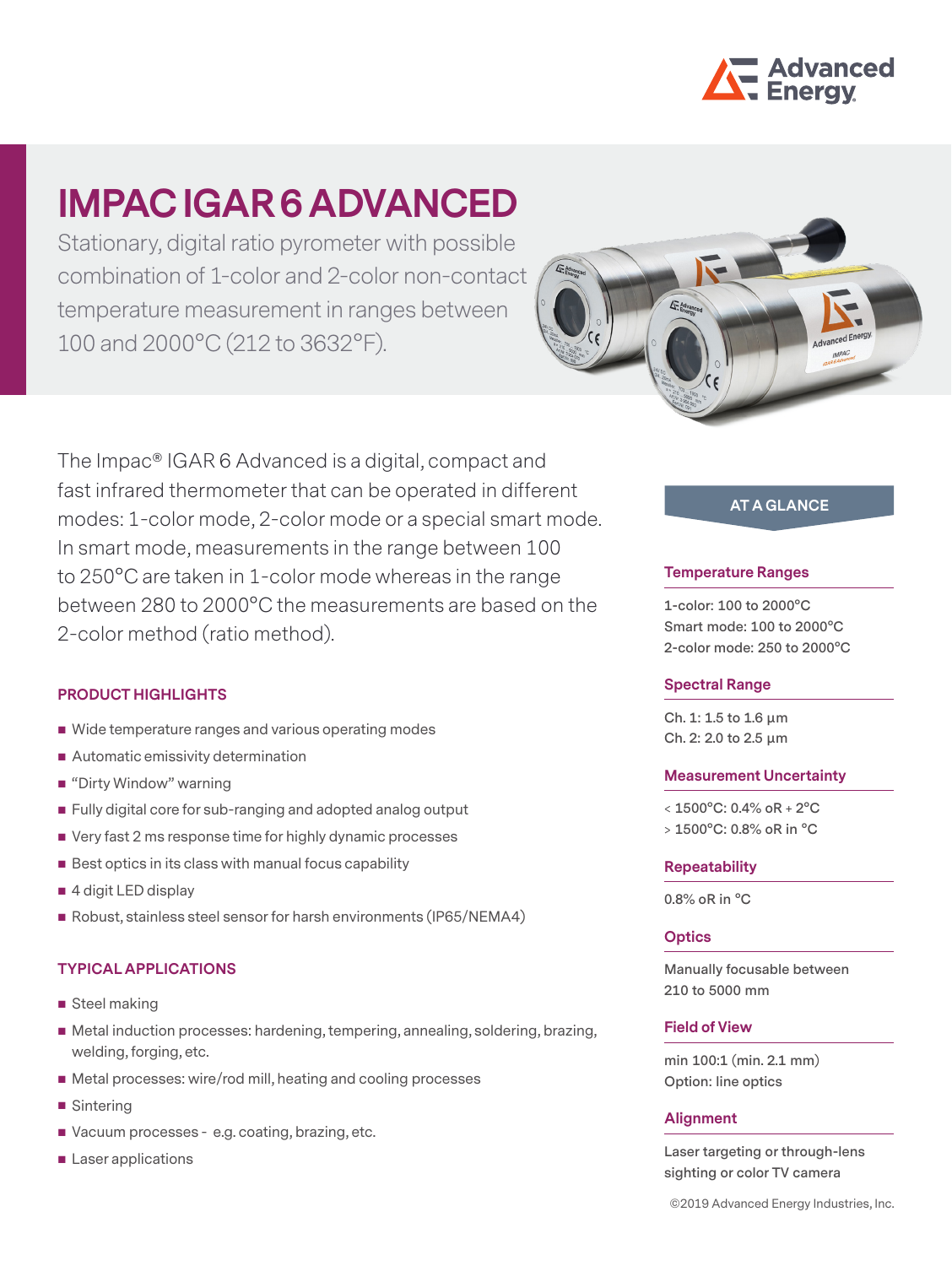## **OVERVIEW**

In the IGAR 6 ratio method (2-color mode), two adjacent wavelengths are used for the temperature determination. In the range from 250 to 280°C, a continuous transition from 1-color to 2-color measurement automatically takes place. This technique offers the following advantages compared to standard 1-color pyrometers:

- The temperature measurement is largely independent of the object's emissivity and in wide ranges unaffected by dust and other contaminants in the field of view.
- The measuring object can be smaller than the spot size, measurements through dirty viewing windows are possible up to a certain contamination.

The response time of only 2 ms facilitates the measurement of fast processes. The IGAR 6 is also equipped with a built-in "dirty window" warning.

The pyrometer can be connected to a PC through an RS485 to USB connection, enabling parameter adjustments to be made using the InfraWin software. This can be used for temperature indication, data logging and further analyzing of complete temperature processes.



When the instrument is operated in 2-color or smart mode, InfraWin provides the option to automatically determine the emissivity. By pushing the button "Emi=xxx% Accept", this emissivity is set and used for all measurements in 1-color mode or in smart mode below 280°C.

| TECHNICAL DATA |
|----------------|
|                |
|                |
|                |

| <b>Measurement Specifications</b>                                               |                                                                                             |  |
|---------------------------------------------------------------------------------|---------------------------------------------------------------------------------------------|--|
| Temperature Range                                                               | 1-color and Smart mode: 100 to 2000°C (212 to 3632°F)                                       |  |
|                                                                                 | 2-color (ratio) mode: 250 to 2000°C (482 to 3632°F)                                         |  |
| Sub Range                                                                       | Any range adjustable within the temperature range, minimum span: 50°C                       |  |
| <b>Spectral Ranges</b>                                                          | Channel 1: 1.5 to 1.6 $\mu$ m                                                               |  |
|                                                                                 | Channel 2: 2.0 to 2.5 µm                                                                    |  |
| Resolution                                                                      | 0.1°C or 0.2°F at interface                                                                 |  |
|                                                                                 | < 0.0015% of selected sub range at analog output, min. 0.1°C, 16 bit; 1°C or 1°F on display |  |
| Emissivity $\varepsilon$                                                        | 0.050 to 1.000 in steps of $1/1000$ (1-color mode)                                          |  |
| Transmittance $\tau$                                                            | $0.050$ to 1.000 in steps of $1/1000$ (1-color mode)                                        |  |
| Emissivity Slope $\kappa$                                                       | 0.600 to 2.000 in steps of 1/1000 (2-color mode)                                            |  |
| <b>Measurement Uncertainty</b><br>$(\kappa = 1, t_{90} = 1 S, T_{amb} = 25 °C)$ | < $1500^{\circ}$ C: 0.4% of reading in $^{\circ}$ C + 2 $^{\circ}$ C                        |  |
|                                                                                 | > $1500^{\circ}$ C: 0.8% of reading in $^{\circ}$ C                                         |  |
| Repeatability<br>$(\kappa = 1, t_{90} = 1 S, T_{amb} = 25 °C)$                  | 0.2% of reading in $^{\circ}$ C + 1 $^{\circ}$ C                                            |  |

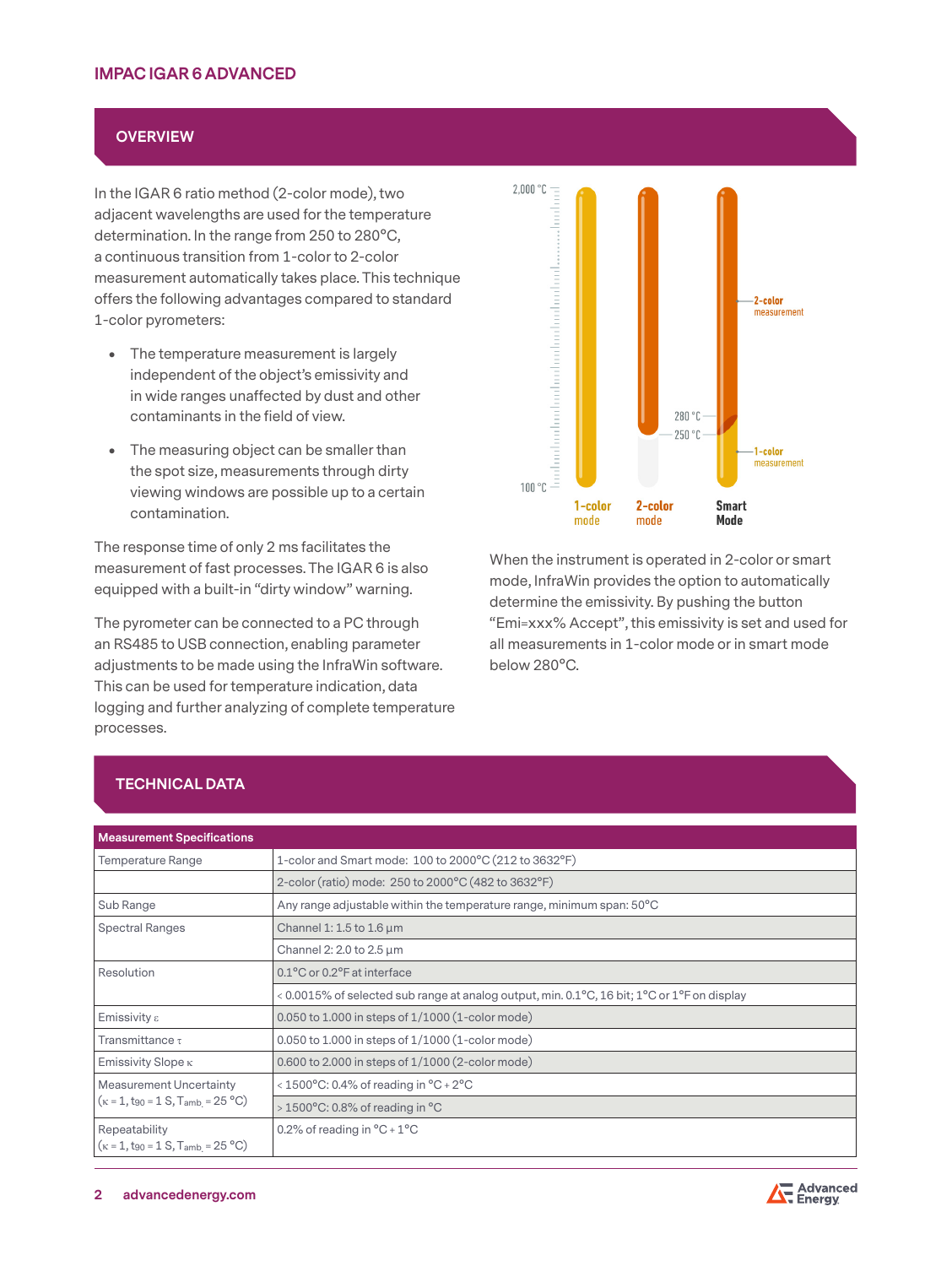## **TECHNICAL DATA (CONTINUED)**

| <b>Optical Specifications</b> |                                                                                                                          |  |
|-------------------------------|--------------------------------------------------------------------------------------------------------------------------|--|
| Sighting                      | Built-in laser aiming light (max. power level < 1 mW, $\lambda$ = 630 to 680 nm, CDRH class II) or through-lens sighting |  |
| Optics                        | Manually focusable from rear cover measuring distance a = 210 to 5000 mm                                                 |  |
| Distance Ratio                | Approx. 100:1                                                                                                            |  |

| <b>Electrical</b>    |                                                                                             |
|----------------------|---------------------------------------------------------------------------------------------|
| Power Supply         | 24 VDC ±25%, ripple must be less than 50 mV                                                 |
| Power Consumption    | Approximately 3 W (including laser)                                                         |
| Load (analog output) | 0 to 500 $\Omega$                                                                           |
| <b>Isolation</b>     | Power supply, analog output and digital interface are electrically isolated from each other |

| <b>Environmental Specifications</b> |                                                             |
|-------------------------------------|-------------------------------------------------------------|
| <b>Protection Class</b>             | IP 65 IEC 60529 (value in mated condition)                  |
| <b>Operating Position</b>           | Any                                                         |
| <b>Ambient Temperature</b>          | 0 to $65^{\circ}$ C (32 to 149 $^{\circ}$ F) at housing     |
| Storage Temperature                 | $-20$ to $80^{\circ}$ C ( $-4$ to $176^{\circ}$ F)          |
| <b>Relative Humidity</b>            | Non-condensating conditions                                 |
| Weight                              | $0.6$ kg                                                    |
| Housing                             | Stainless steel                                             |
| CE Label                            | According to EU directives about electromagnetical immunity |

| Interface               |                                                                                                                                                                                                                                                                                                                                                                          |
|-------------------------|--------------------------------------------------------------------------------------------------------------------------------------------------------------------------------------------------------------------------------------------------------------------------------------------------------------------------------------------------------------------------|
| Connection              | 12-pin connector                                                                                                                                                                                                                                                                                                                                                         |
| Display (in rear cover) | LED, 4 digit matrix, 5 mm high for 2-color or 1-color temperature signal or measuring distance                                                                                                                                                                                                                                                                           |
| Parameters              | Adjustable via interface: 2-color / 1-color temperature signal, smart mode, metal mode, accordingly<br>emissivity slope or emissivity, temperature sub range, settings for maximum value storage, address, baud rate,<br>switch off limit, "dirty window" warning, transmittance, response time t <sub>90</sub> , 0 to 20 mA or 4 to 20 mA analog<br>output range, °C/°F |
|                         | Readable via interface: measured value, internal temperature of the unit, measuring distance                                                                                                                                                                                                                                                                             |

| <b>Communication</b>          |                                                                                                                                                                                        |  |
|-------------------------------|----------------------------------------------------------------------------------------------------------------------------------------------------------------------------------------|--|
| Analog Output                 | Adjustable 0 to 20 mA or 4 to 20 mA, linear (via digital interface)                                                                                                                    |  |
| Digital Interface             | RS485 addressable (half-duplex)                                                                                                                                                        |  |
|                               | Baud rate: 1200 to 115.2 kBd (on request RS232, not addressable)                                                                                                                       |  |
| Switch Off Limit              | 2% to 50% (adjustable via interface)                                                                                                                                                   |  |
| "Dirty Window" Warning        | Relay contact, max. continuous current 0.4 A, setting of the warning level: 0 (off) to 99%                                                                                             |  |
| Response Time t <sub>90</sub> | 2 ms (with dynamic adaption at low signal levels); adjustable to min, 0.01 s, 0.05 s, 0.25 s, 1 s, 3 s, 10 s                                                                           |  |
| Maximum Value Storage         | Built-in single or double storage                                                                                                                                                      |  |
|                               | Clearing with adjusted time $t_{clear}$ (off, 0.01 s, 0.05 s, 0.25 s, 1 s, 5 s, 25 s), via interface, automatically with the<br>next measuring object, external contact, hold-function |  |

**1** MB is a shortcut used for temperature range (in German: Messbereich).

The determination of the technical data of this pyrometer is carried out in accordance with VDI/VDE IEC TS 62942-2, the calibration / adjustment in accordance with VDI/VDE 3511, Part 4.4.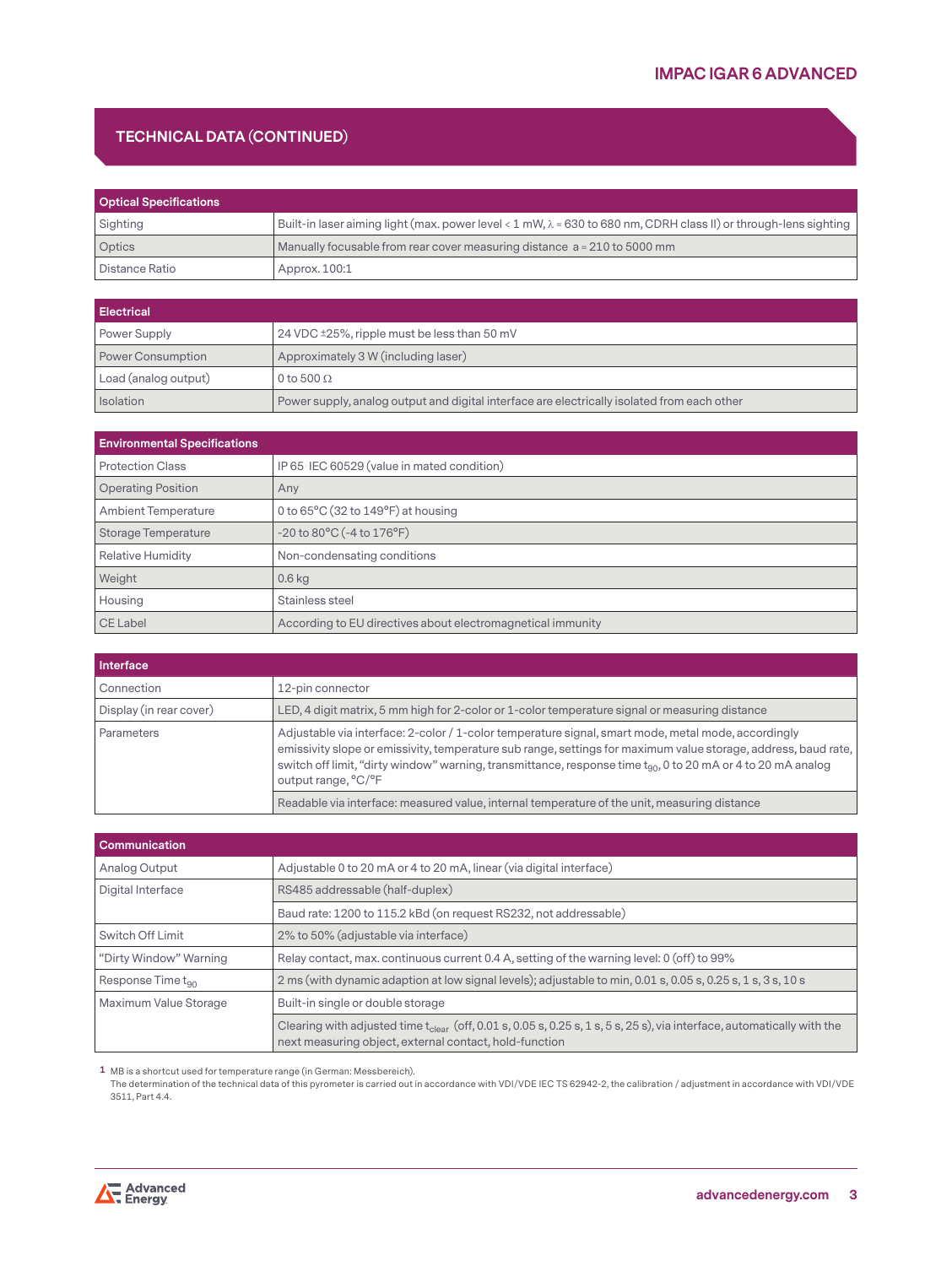#### **PRODUCT SCHEMATIC**



## **SIGHTING**

IGAR 6 Advanced with Through-Lens Sighting IGAR 6 Advanced with Laser Aiming



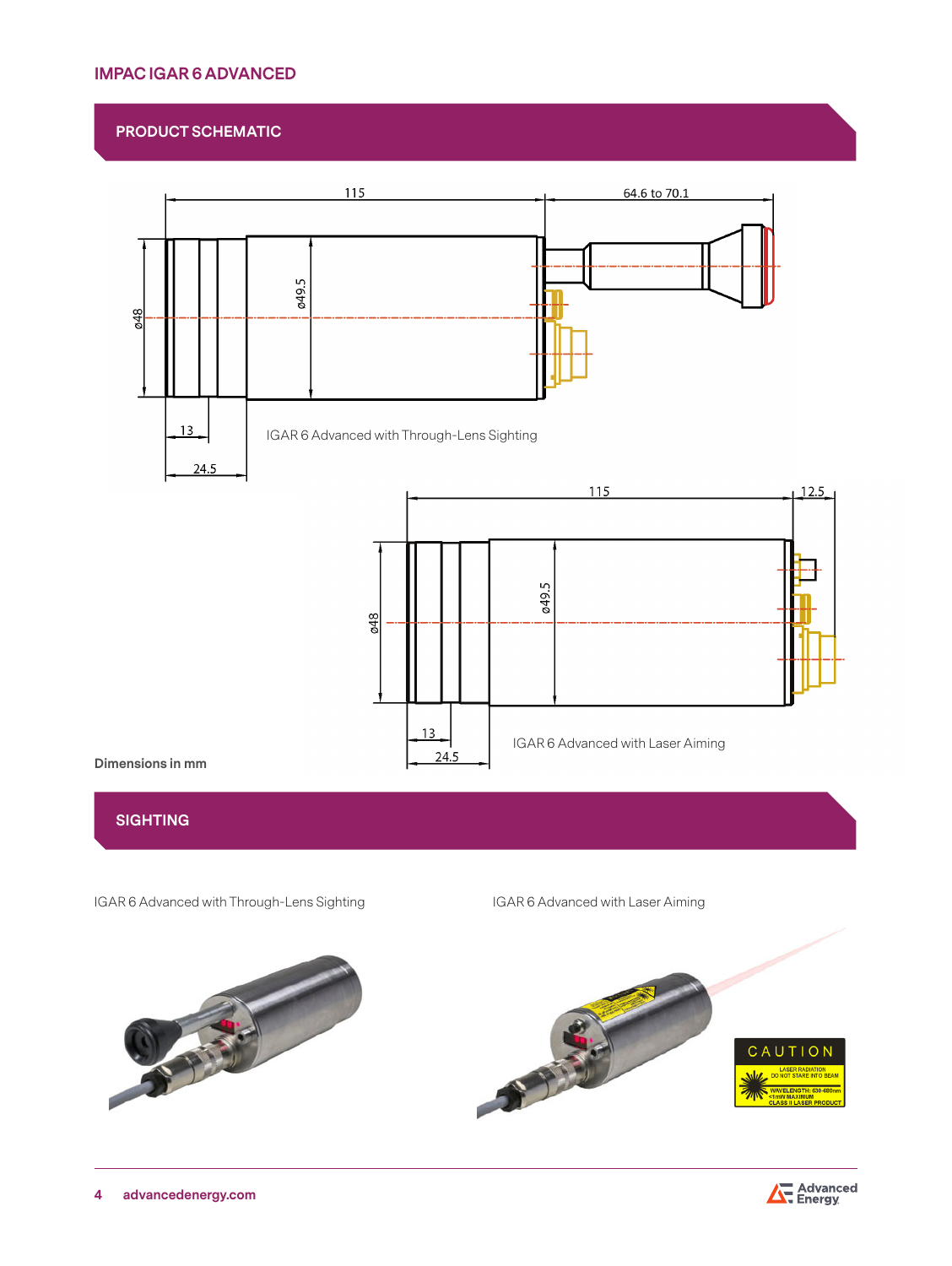## **OPTICS**

| <b>IGAR 6 Advanced</b> |                      |  |
|------------------------|----------------------|--|
|                        | 100 to 2000°C        |  |
| Distance a [mm]        | Spot diameter M [mm] |  |
| 210                    | 2.1                  |  |
| 300                    | 3                    |  |
| 500                    | 5                    |  |
| 800                    | 8                    |  |
| 1300                   | 13                   |  |
| 2000                   | 20                   |  |
| 5000                   | 50                   |  |

The optics can be manually adjusted at all distances between 210 mm and 5000 mm. The table shows examples of distances and the corresponding spot diameters.

Effective aperture D for all temperature ranges: 13 mm (focused to longest distance) to 15 mm (focused to shortest distance).

> er andere gehalten.<br>Geboortes



spot

#### **Optional Integrated Line Optics**

In addition to the standard optical heads, the IGAR 6 is available with an optional integrated line optics which features a special spot in shape of a line. It provides additional advantages for some applications such as wire production or pouring stream measurements.

The length of the spot equals 5% of the measuring distance.

## **REFERENCE NUMBERS**

| IGAR 6 Advanced   |                                              |         |                                                          |
|-------------------|----------------------------------------------|---------|----------------------------------------------------------|
| Temperature Range | With Through-Lens Sighting With Laser Aiming |         | <b>With Laser Targeting and</b><br>Line Shaped Spot (5%) |
| 100 to 2000°C     | 3914710                                      | 3914700 | 3914780                                                  |

#### **Scope of Delivery**

Pyrometer, PC adjustment and evaluation software InfraWin, works certificate, and operating instructions.

#### **Ordering Note**

A connection cable is not included in scope of delivery and must be ordered separately.

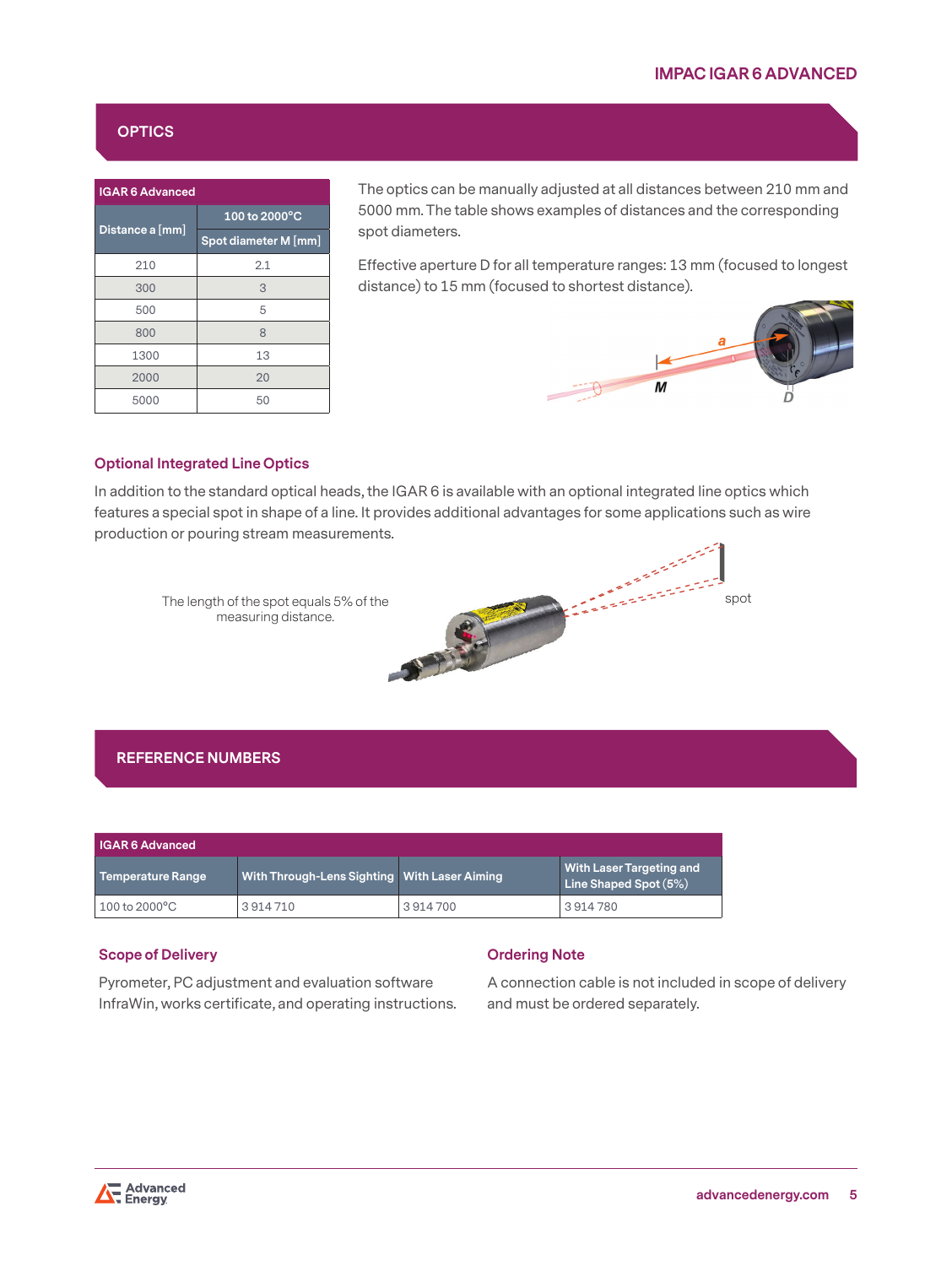## **ACCESSORIES**

| PN            | <b>Description</b>                                                                                                  |
|---------------|---------------------------------------------------------------------------------------------------------------------|
| 3820330       | Connection cable, 5 m, straight connector <sup>1</sup>                                                              |
| 3820500       | Connection cable, 10 m, straight connector $1$                                                                      |
| 3 820 510     | Connection cable, 15 m, straight connector <sup>1</sup>                                                             |
| 3820810       | Connection cable, 20 m, straight connector <sup>1</sup>                                                             |
| 3820820       | Connection cable, 25 m, straight connector <sup>1</sup>                                                             |
| 3820520       | Connection cable, 30 m, straight connector <sup>1</sup>                                                             |
| 3820340       | Connection cable, 5 m, 90° connector <sup>1</sup>                                                                   |
| 3820530       | Connection cable, 10 m, 90° connector <sup>1</sup>                                                                  |
| 3 820 540     | Connection cable, 15 m, 90° connector <sup>1</sup>                                                                  |
| 3820830       | Connection cable, 20 m, 90° connector1                                                                              |
| 3820840       | Connection cable, 25 m, 90° connector1                                                                              |
| 3820550       | Connection cable, 30 m, 90 $^{\circ}$ connector $^{\text{-}}$                                                       |
| 3852290       | Power supply NG DC for DIN rail mounting; 100 to 240 VAC $\Rightarrow$ 24 VDC, 1 A                                  |
| 3852550       | Power supply NG 2D for DIN rail mounting; 85 to 265 VAC $\Rightarrow$ 24 VDC, 600 mA with 2 settable limit switches |
| 3826750       | USB-RS485 adaptor cable, 1.8m, HS Version 4.5 Mbd                                                                   |
| 3 826 510     | PI 6000: PID programmable controller, very fast, for digital IMPAC pyrometers                                       |
| 3890640       | DA 4000-N: LED digital display to be built into the switchboard                                                     |
| 3890650       | DA 4000: LED-display, 2-wire power supply, 2 limit switches (relay contacts), 230 VAC                               |
| 3890570       | DA 6000-N digital display, to allow adjustment of Pyrometer through RS485 interface                                 |
| 3890530       | DA 6000: like the DA 6000-N, but with analog input and 2 limit switches for the RS485 interface.                    |
| 3890630       | LD24-UTP; large digital indicator, 57 mm height of digits                                                           |
| 3843250       | ROT 5 scanning mirror attachment up to 70°                                                                          |
| 3843490       | SCA 5, External Scanner Series 5 and 6 with fused silica window, 24 VAC/DC                                          |
| 3846260       | Instrument's support (Series 5 and 6)                                                                               |
| 3 8 3 4 2 1 0 | Adjustable mounting support (Series 5 and 6)                                                                        |
| 3846290       | Instrument's support (Series 5 and 6) with fused silica window                                                      |
| 3835590       | 90° mirror with quartz glass window (Series 5 and 6)                                                                |
| 3835160       | Air purge unit, aluminium                                                                                           |
| 3837230       | Water cooling jacket (heavy duty) with integrated air purge unit                                                    |
| 3837540       | Cooling plate for series 5 and 6, with air purge                                                                    |
| 3846590       | Vacuum flange KF16 with quartz glass window                                                                         |

**1** All connection cables include a short adapter cable with a 9-pin SUB-D connector. This connector may be used in combination with the RS485 to USB adapter.

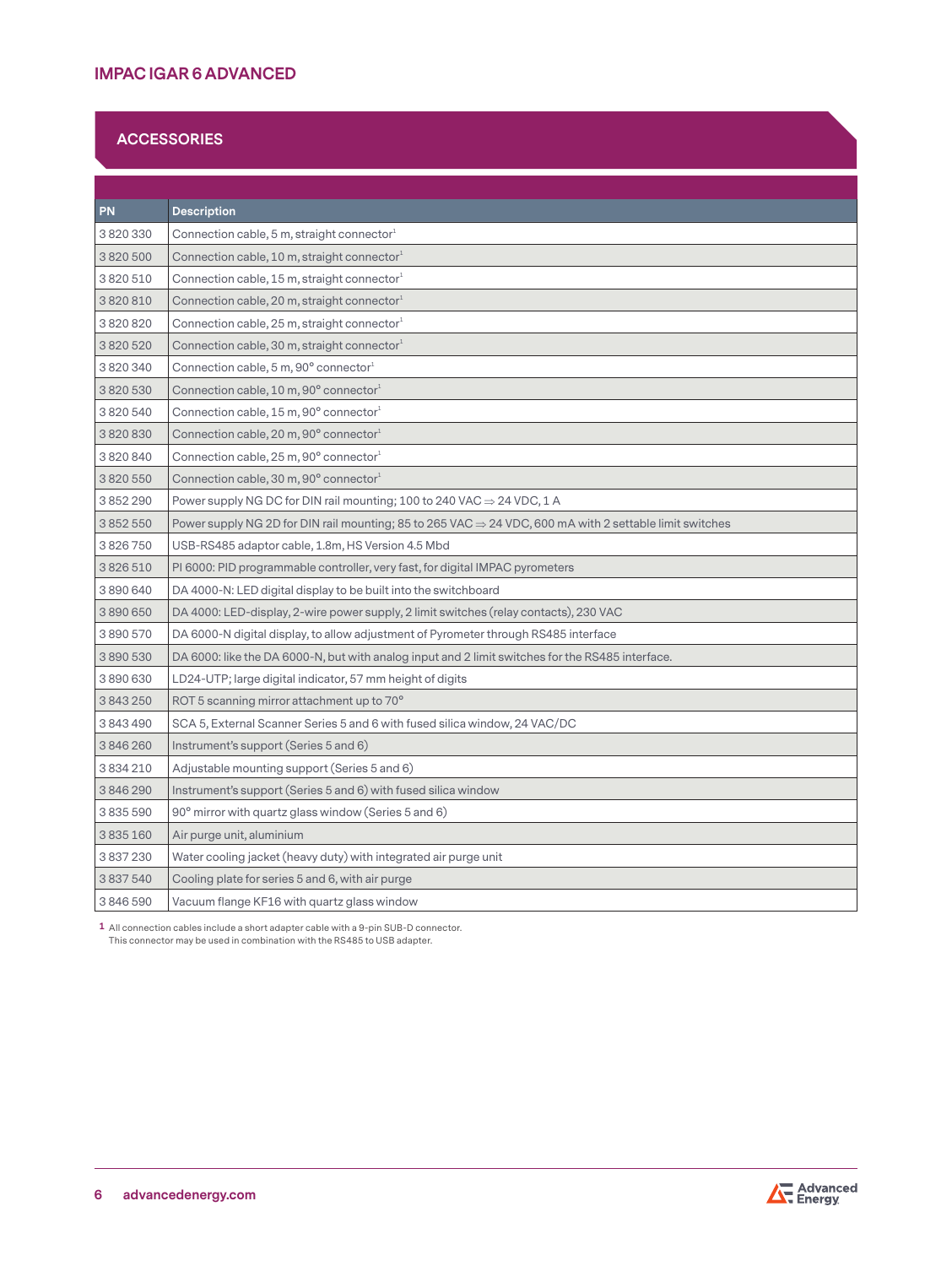## **INFRAWIN 5 OVERVIEW**

InfraWin is easy-to-use measurement and evaluation software for remote configuration of stationary, digital Impac brand pyrometers.

This software allows the user to remotely adjust and control settings for one or two pyrometers from a single computer. InfraWin also allows the user to simultaneously monitor and control temperatures.

- Display temperature data as color bars and online graphics
- Capture downstream evaluations as tables, graphics or text files
- Calculate the spot size for different measuring distances
- **Features UPP standard (Universal Pyrometer** Protocol)

#### **Pyrometer Settings**

An Impac digital pyrometer connected to a PC will be automatically detected by the software. All available parameters are adjustable, including emissivity, response time, maximum value storage, output signal and sub range.

Further special functions are adjustable for example controllers or TV parameters on instruments available with these functions. Changes are transmitted directly to the pyrometer.



**Measurement with Internal Temperature of radiation temperature and internal instrument temperature. Parameters can be changed during the measurement.**



#### **Measurement with Color Bar**

In this window a temperature value for the upper or lower limit can be adjusted numerically or with the mouse.

The acquired minimum and maximum value is indicated as well as the inner temperature of the pyrometer. The emissivity is changeable during the measurement at any time.

#### **Infrared Calculator**

After input of the aperture and the focused spot size per datasheet, the calculation of spot sizes at non-focused distances is possible.



**I/O Module allows users to trigger measurement externally and gives a potential free output contact.**